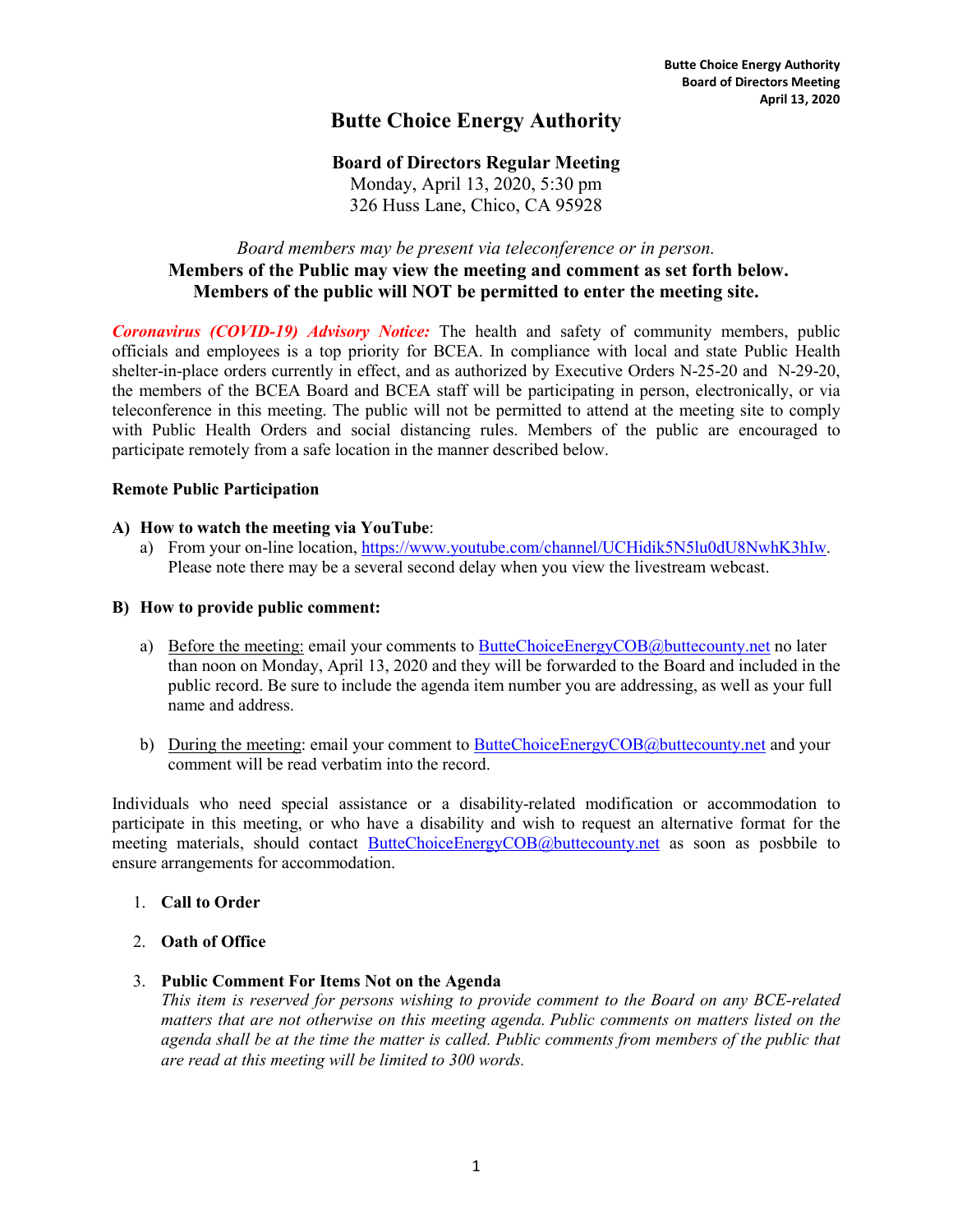## 4. **Consent Agenda**

a. Minutes from March 9, 2020 Board Meeting *Requested Action:* Approve the Minutes from the March 9, 2020 Board Meeting

# 5. **Regular Agenda**

- a. Operations and Administration Report from Interim Executive Officer Receive updates on various operational and administrative activities and file with this report. Topics include:
	- i. 2020 Implementation Activities
	- ii. BCE Financial Summary To Date
	- iii. PG&E Matters Related to BCE Implementation
	- iv. Executive Search Update
	- v. Public Outreach/Marketing RFP

*Requested Action:* Receive for information and provide any necessary direction.

b. Banking and Credit Services Update

*Requested Action:* Direct staff to negotiate terms for up to \$8M line of credit and establishment of banking operations with bank identified through request for proposal process.

c. Agreement for Data Management and Call Center Services

*Requested Action:* Approve agreement with Calpine Energy Solutions to provide data management and call center services in support of BCE implementation and operations through June 30, 2023, and authorize the Interim Executive Directors to execute the agreement.

- d. Agreement for Wholesale Power Services and Risk Management *Requested Action:* Approve agreement with Pilot Power Group to provide wholesale power services in support of BCE implementation and operations through June 30, 2023 in substantially similar form, and delegate execution of the agreement to the Interim Executive Directors, with approval by Legal Counsel.
- e. Agreement for Schedule Coordination Services *Requested Action:* Approve agreement with Z-Global Inc. to provide schedule coordination services in support of the BCE implementation and operations through June 30, 2023 in substantially similar form, and delegate execution of the agreement to the Interim Executive Directors, with approval by Legal Counsel.
- f. PG&E Service Agreement and CPUC Registration *Requested Action:* Authorize Interim Executive Directors to execute PG&E Community Choice Aggregation service agreement, payment of Commuty Choice Aggregation bond, and submittal of registration packet to California Public Utilities Commission.
- g. Adopt Resolution Approving BCE Conflict of Interest Code *Requested Action:* Adopt Resolution approving BCEA Conflict of Interest Code